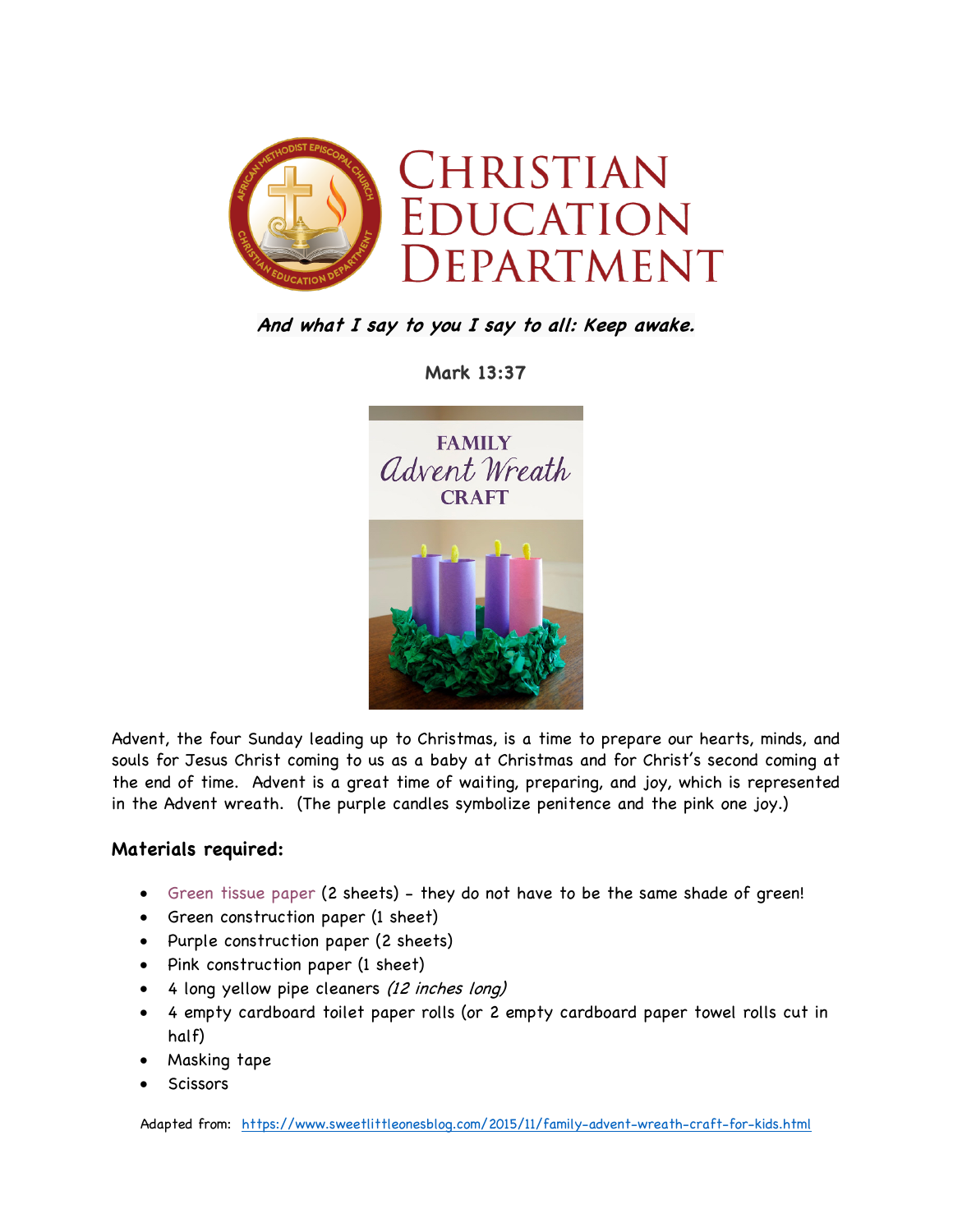- Glue
- Stapler (optional)
	- 1. Fold the green construction paper in half lengthwise. Cut in a straight line along the fold. You will only need 1 of these pieces.
	- 2. Take that a piece of green construction paper and fold it in half lengthwise again. Cut in a straight line along the fold. You should now have two long, thin pieces of green construction paper.
	- 3. Take both pieces of paper and glue or staple the ends together so you have one very long, skinny piece of green construction paper. This is the base of the wreath. Set aside to dry.
	- 4. Take the green tissue paper, and fold in half twice so it is close to the shape of a square. Cut along all of the folds. You should have 4 squares. Cut each square into thirds. Then, cut each third into thirds. (You can place each of the 4 large squares on top of each other and then cut them all at together - this saves a lot of time!) Repeat for the second piece of tissue paper. You should yield 36 squares per sheet of tissue paper so 72 squares total. (Don't worry about the cuts being even or straight - it does not need to be perfect!)
	- 5. Gently crinkle all of the tissue paper squares. It works best by pinching the middle and then crinkling the edges (so it kind of looked like a flower). But you really can't go wrong!
	- 6. Lay out the long green construction paper. Starting about one half inch from one end, vertically draw a line of glue, and set 3 of the crinkled tissue paper squares on it. Continue doing this all the way down the green construction paper, keeping the crinkled paper squares tight together, until you get to about one half inch from the other end. Save 3 crinkled tissue paper squares.
	- 7. Staple or glue together the ends of the construction paper to form a circle. Once dry, draw a line of glue over the seam and use your 3 saved pieces of crinkled construction paper to cover it. Let the wreath dry.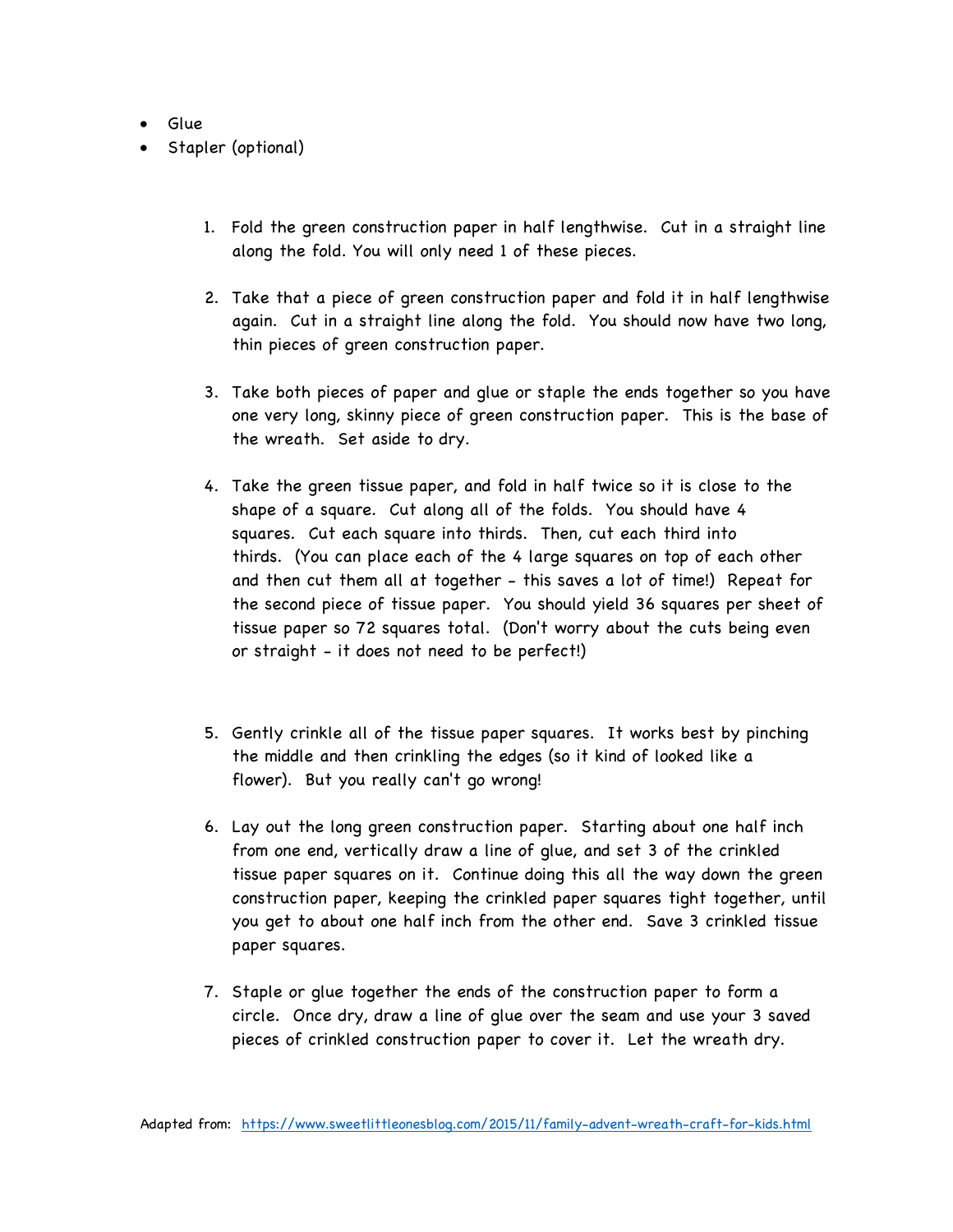

## **Candle Directions:**

1. Fold each pipe cleaner in half and twist the folded end.

2. Place a piece of masking tape over the opening of each toilet paper roll.

3. Using the wire end of the piper cleaners, poke two holes fairly close together in the center of the masking tape on the toilet paper rolls. Stick one end of each pipe cleaner in each hole. Gently move the pipe cleaner up and down in the tape until it moves fairly easily. (It should look like the picture above.) Set aside.

4. Fold the pink and purple construction paper sheets in half. Cut in a straight line along the folds. You will only need 1 of the pink rectangles and 3 of the purple ones.

5. Wrap one piece around the toilet paper roll so the bottom of the construction paper and the bottom of the toilet paper roll line up (the twisted pipe cleaner end is the top). The construction paper will be significantly taller than the toilet paper roll. This is what you want - then you will not be able to see the cardboard!

6. You can trim the excess of construction paper vertically or feel free to leave the excess if you want. Then, draw a line of glue along the long, trimmed edge of the construction paper and glue the ends together forming a cylindrical candle around the toilet paper roll. (You do not have to actually glue it to the toilet paper roll.) Hold until dry. Repeat for each candle.